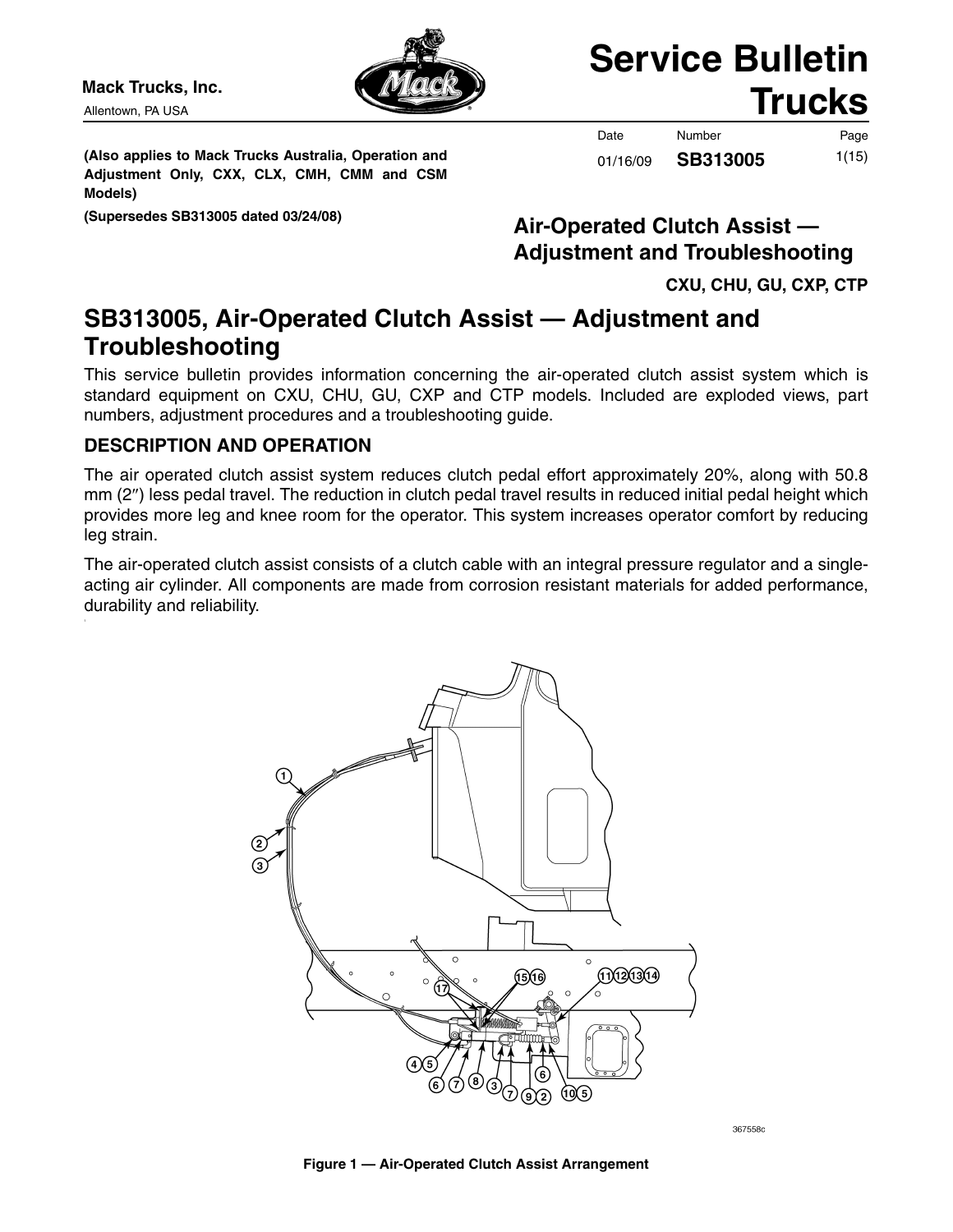| <b>Mack Trucks, Inc.</b> | Date     | Number          | Page  |
|--------------------------|----------|-----------------|-------|
| <b>Service Bulletin</b>  | 01/16/09 | <b>SB313005</b> | 2(15) |

| Key            | Qty.           | Part No.   | <b>Description</b>                                                                                                                                                                                                                                     |
|----------------|----------------|------------|--------------------------------------------------------------------------------------------------------------------------------------------------------------------------------------------------------------------------------------------------------|
| 1              | 1              | 20804977   | Cable assembly, clutch, CXU, CXP, CHU, GU and CTP                                                                                                                                                                                                      |
| $\overline{2}$ | 6              | 48RU2313   | Tie wraps                                                                                                                                                                                                                                              |
| 3              | 108"           | 101AX120RF | Tube, air line 1/4", total length 2 743 mm (108"), 96.5 mm (38") for supply-to-<br>pressure regulator line, 20.3 mm (8") for pressure regulator-to-cylinder delivery line<br>and 1 574.8 mm (62") for cylinder exhaust port-to-remote mounted cylinder |
| $\overline{4}$ | $\mathbf{1}$   | 25171588   | Threaded rod end, male                                                                                                                                                                                                                                 |
| 5              | 2              | 25090129   | Lock nut, 7/16-20 UNF                                                                                                                                                                                                                                  |
| 6              | $\mathbf{1}$   | 25097874   | Nut, 7/16-20 UNF                                                                                                                                                                                                                                       |
| $\overline{7}$ | $\overline{2}$ | 63AX54124  | Fitting, 90-degree elbow, push-to-connect connector, 1/4" tube, external 1/8" NPTF                                                                                                                                                                     |
| 8              | $\mathbf{1}$   | 21131322   | Cylinder, clutch assist                                                                                                                                                                                                                                |
| 9              | $\mathbf{1}$   | 20956653   | Boot, assist cylinder rod                                                                                                                                                                                                                              |
| 10             | $\mathbf{1}$   | 25171587   | Threaded rod end, female                                                                                                                                                                                                                               |
| 11             | $\mathbf{1}$   | 35AX634    | Spacer                                                                                                                                                                                                                                                 |
| 12             | $\mathbf{1}$   | 1AX189     | Bolt, 5/16-24 UNF-2A x 2-1/2" long                                                                                                                                                                                                                     |
| 13             | $\mathbf{1}$   | 20704998   | Flat washer 11/32" ID                                                                                                                                                                                                                                  |
| 14             | $\mathbf{1}$   | 20705513   | Lock nut, 5/16-24 UNF                                                                                                                                                                                                                                  |
| 15             | 2              | 25094534   | Pan head Torx <sup>®</sup> screw, M6 x 1.0 x 20 mm long                                                                                                                                                                                                |
| 16             | 2              | 25161501   | Lock nut (with nylon insert), M6 x 1.0                                                                                                                                                                                                                 |
| 17             | $\overline{2}$ | 30AM12     | Capscrew, flange-head, with patch lock, M12 x 1.75 x 30 mm long                                                                                                                                                                                        |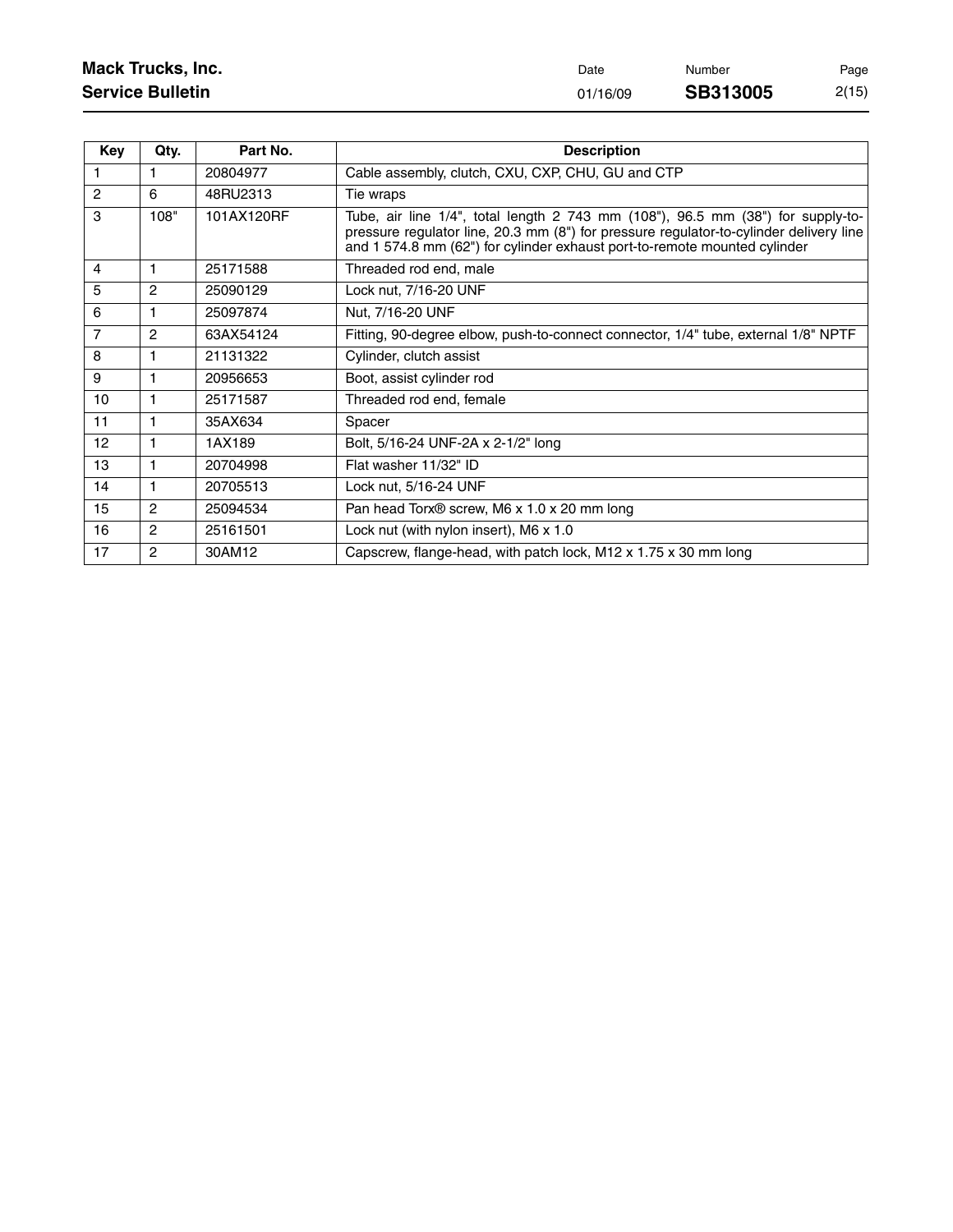| <b>Mack Trucks, Inc.</b> | Date     | Number          | Page  |
|--------------------------|----------|-----------------|-------|
| <b>Service Bulletin</b>  | 01/16/09 | <b>SB313005</b> | 3(15) |

Individual components for the clutch cable assemblies are available separately through the MACK Parts System. Part numbers are as follows:

## NOTE

Effective September 17, 2007, a revised air-assist clutch cable (part No. 27RC410M) was implemented into production on CXU, CHU and GU models. The revised cable includes a boot on the transmission end of the cable and an external return spring. This cable is a more robust design that is well suited for chassis that operate in severe conditions where the possibility of debris entering the transmission end of the cable exists. If clutch cable failure due to dirt intrusion is encountered on a chassis manufactured prior to September 17, 2007, replacement of the existing cable with the revised cable is recommended. Refer to service bulletin SB313004 for information concerning the revised air-assist clutch cable.



2

**REV** 

367677b

| <b>Cable Assembly</b><br>Part No. |  | Key | Qtv. | Part No.       | <b>Description</b>                                                                                                     |
|-----------------------------------|--|-----|------|----------------|------------------------------------------------------------------------------------------------------------------------|
| 27RC48M                           |  |     |      | 2894-195300023 | Replacement cable                                                                                                      |
|                                   |  | ∩   |      | 2894-190300239 | Regulator                                                                                                              |
|                                   |  | 3   |      | 2894-195300040 | Kit, hardware (includes one threaded rod end, two 90-<br>degree push-to-connect air fittings, one spring and two nuts) |
|                                   |  | 4   | 2    | 21243492       | Fitting                                                                                                                |
|                                   |  | 5   |      | 85116896       | Rod End                                                                                                                |

**Figure 2 — Clutch Cable Components**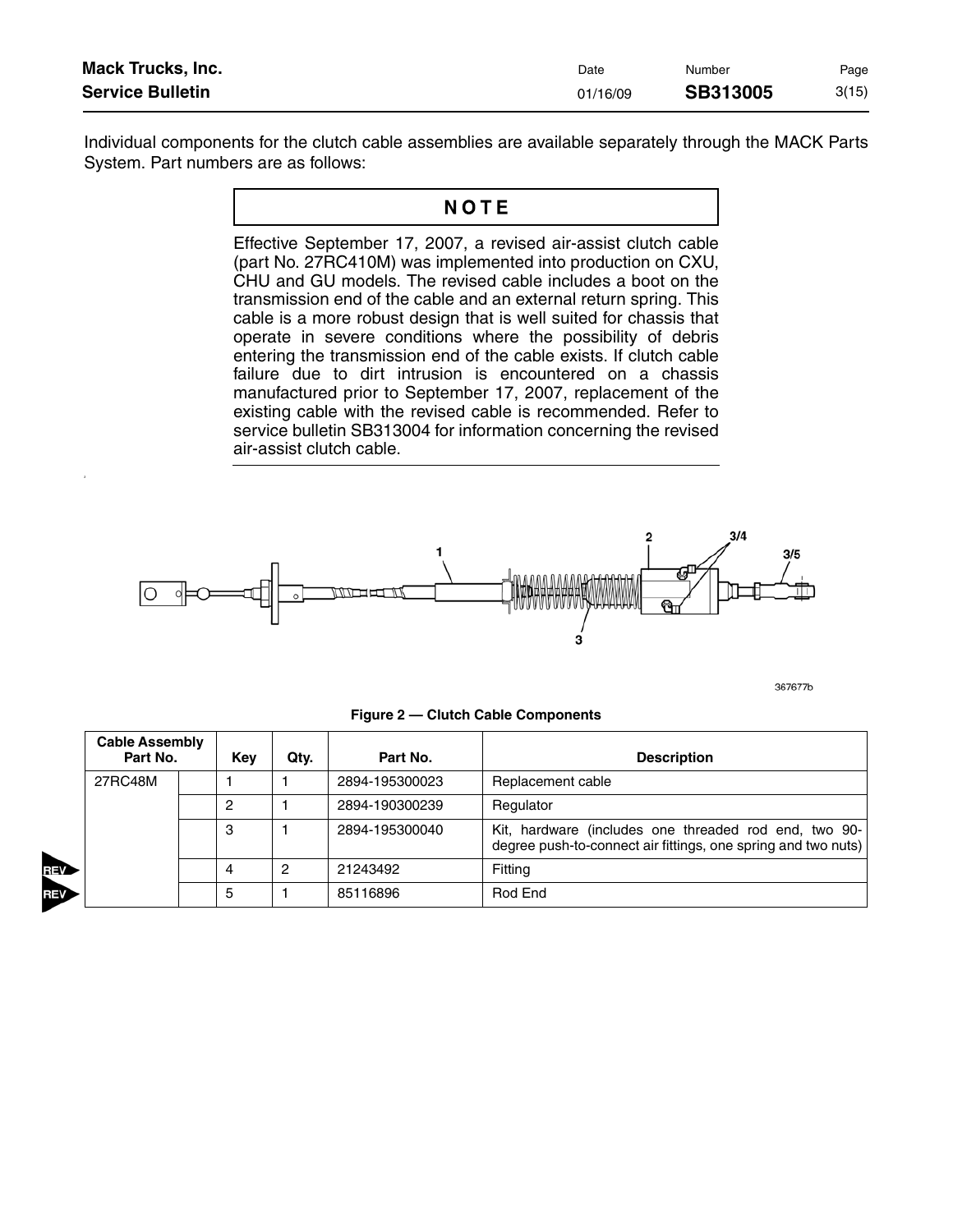| <b>Mack Trucks, Inc.</b> | Date     | Number   | Page  |
|--------------------------|----------|----------|-------|
| <b>Service Bulletin</b>  | 01/16/09 | SB313005 | 4(15) |

#### **Air-Assist Clutch System Operation**

Pressure for the clutch assist is supplied from the pressure protection valve located on the treadle valve. As the clutch pedal is pushed in to disengage the clutch, movement of the clutch cable opens the pressure regulator to allow air flow to the rod end of the cylinder. The amount of force placed on the clutch cable determines how much pressure is delivered by the regulator. As pressure enters the cylinder, the cylinder rod retracts and pulls the clutch release lever. The action of the assist cylinder pulling the release lever reduces the amount of pedal effort required to disengage the clutch.



367560b

**Figure 3 — Air-Operated Clutch Assist Air Flow Diagram (Disengaging Clutch)**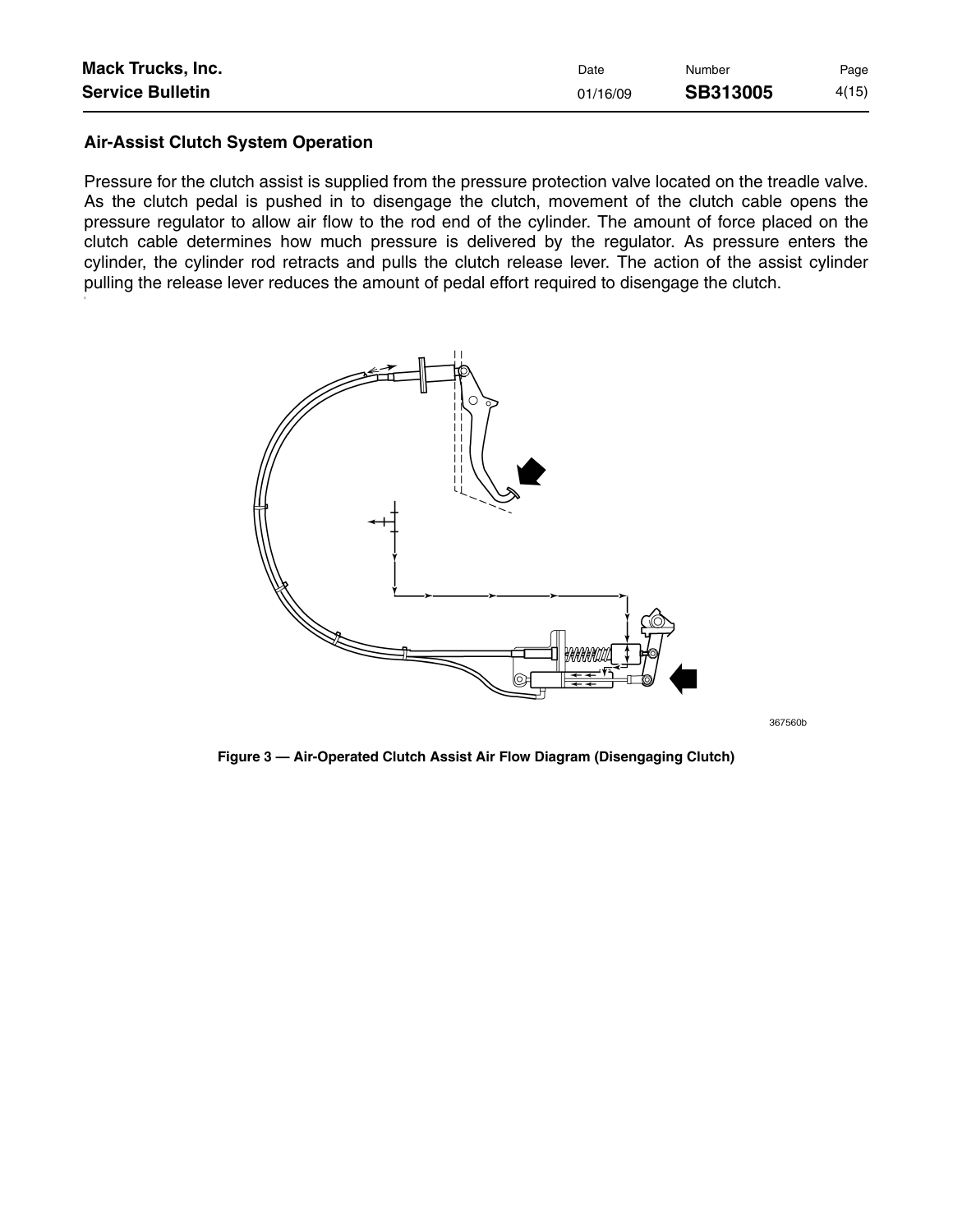| <b>Mack Trucks, Inc.</b> | Date     | Number          | Page  |
|--------------------------|----------|-----------------|-------|
| <b>Service Bulletin</b>  | 01/16/09 | <b>SB313005</b> | 5(15) |

When the clutch pedal is released to engage the clutch, the pressure regulator closes and shuts off the flow of air to the cylinder. The return spring (integral with the clutch cable assembly) returns the release lever to its home position, and the returning release lever pulls the rod from the cylinder. As the rod extends, pressure inside the cylinder exhausts through an exhaust port in the regulator valve.



367559b

**Figure 4 — Air-Operated Clutch Assist Air Flow Diagram (Engaging Clutch)**

#### **Clutch Release Cylinder Exhaust**

As the clutch pedal is pushed in to disengage the clutch, the assist cylinder rod retracts into the cylinder. Air trapped in the "head-end" of the cylinder exhausts through the exhaust port at the rear of the cylinder. When the clutch pedal is released to engage the clutch, the cylinder rod extends. As the rod extends, air is drawn back into the cylinder through the exhaust port.

## NOTE

To prevent debris from entering the cylinder, a sintered bronze filter is incorporated into the exhaust port. The filter is secured approximately mid-way up the clutch cable, and is connected to the cylinder exhaust port with a 1/4" plastic tube. With this arrangement, however, the possibility exists for moisture to be drawn into the cylinder, which can cause corrosion inside the cylinder and result in sticking or binding clutch operation. To prevent this from occurring, the vent line can be relocated to the clutch cable mounting tube located on the cab bulkhead. Refer to service bulletin SB313003 for information on relocating the cylinder vent.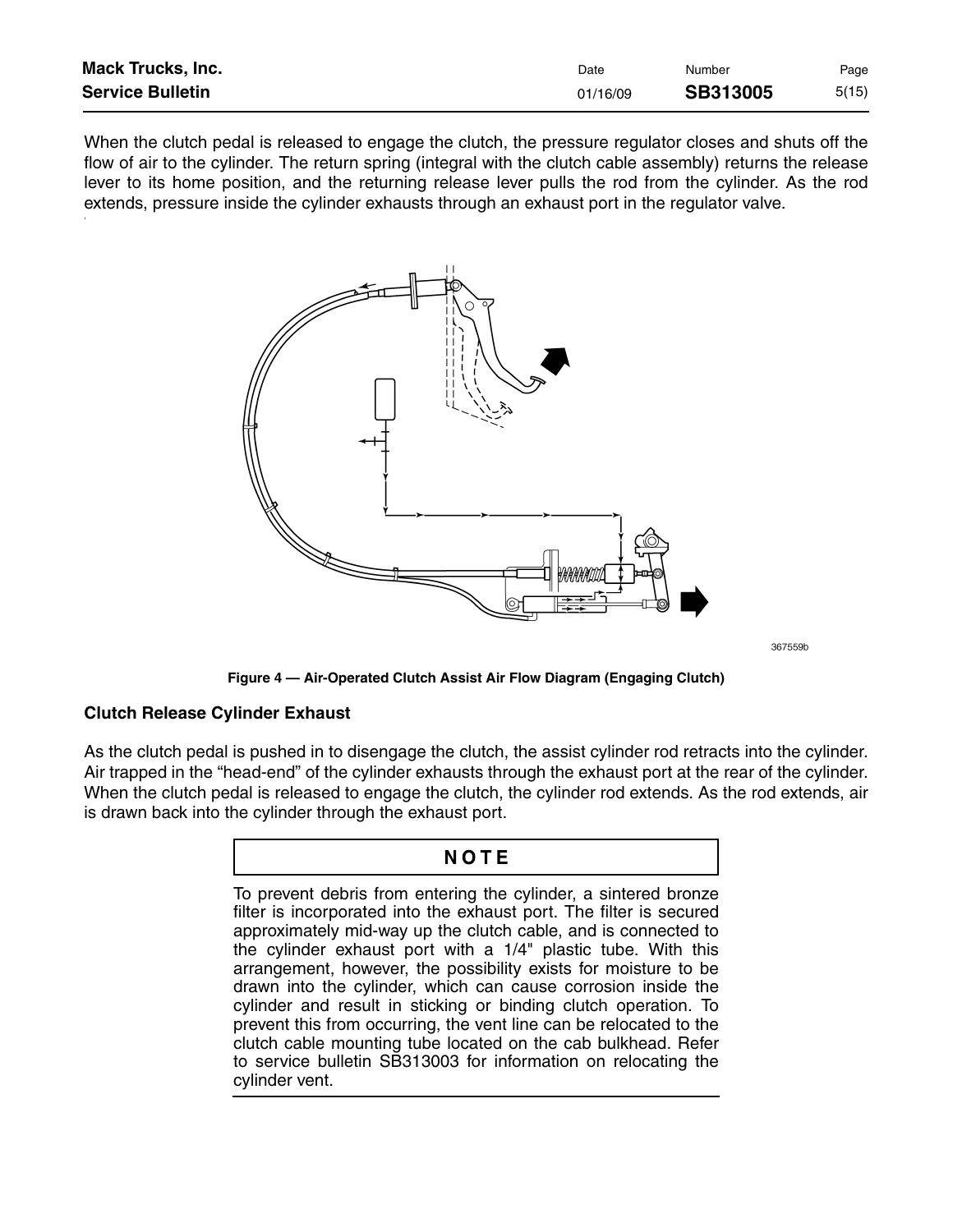| <b>Mack Trucks, Inc.</b> | Date     | Number          | Page  |
|--------------------------|----------|-----------------|-------|
| <b>Service Bulletin</b>  | 01/16/09 | <b>SB313005</b> | 6(15) |

## **CLUTCH ADJUSTMENT PROCEDURES**

#### **Verify Release Bearing Travel**

In order for the clutch to release properly, the clutch release bearing must travel between 12.7–14.3 mm (1/2"–9/16"), and there must be 3.2 mm (1/8″) of clearance between the clutch release yoke and the release bearing wear pads. The specified clearance between the clutch release yoke and the release bearing wear pads equates to 28.7 mm (1-1/8") of clutch pedal free travel in the cab.

With the clutch properly adjusted, clutch brake squeeze should occur within the last 6.35–9.53 mm  $(1/4" - 3/8")$  of pedal travel.

Clutch travel or gap between the release bearing and clutch brake are adjusted by the internal clutch ring. Clutch brake/clutch pedal free travel is adjusted by varying the length of the external linkage.

Clutch adjustment procedures are as follows:

|     | $\overline{D \land N}$ $\overline{G}$ $E$ $R$                                                                                                                                                                                        |
|-----|--------------------------------------------------------------------------------------------------------------------------------------------------------------------------------------------------------------------------------------|
| ĩΕV | Before working on the vehicle, apply the parking brakes,<br>place the transmission in neutral and block the wheels.<br>Failure to do so can result in unexpected vehicle movement<br>and can cause serious personal injury or death. |
|     | NOTE                                                                                                                                                                                                                                 |
|     |                                                                                                                                                                                                                                      |
|     | You will need an assistant to hold the clutch pedal down (clutch<br>released) to adjust release bearing free travel in all but the<br>Sachs Twin Extend clutch.                                                                      |
|     |                                                                                                                                                                                                                                      |
|     | <b>ARNING</b>                                                                                                                                                                                                                        |

**Always wear appropriate eye protection to prevent the risk of eye injury. Keep your hand/fingers away from moving parts.**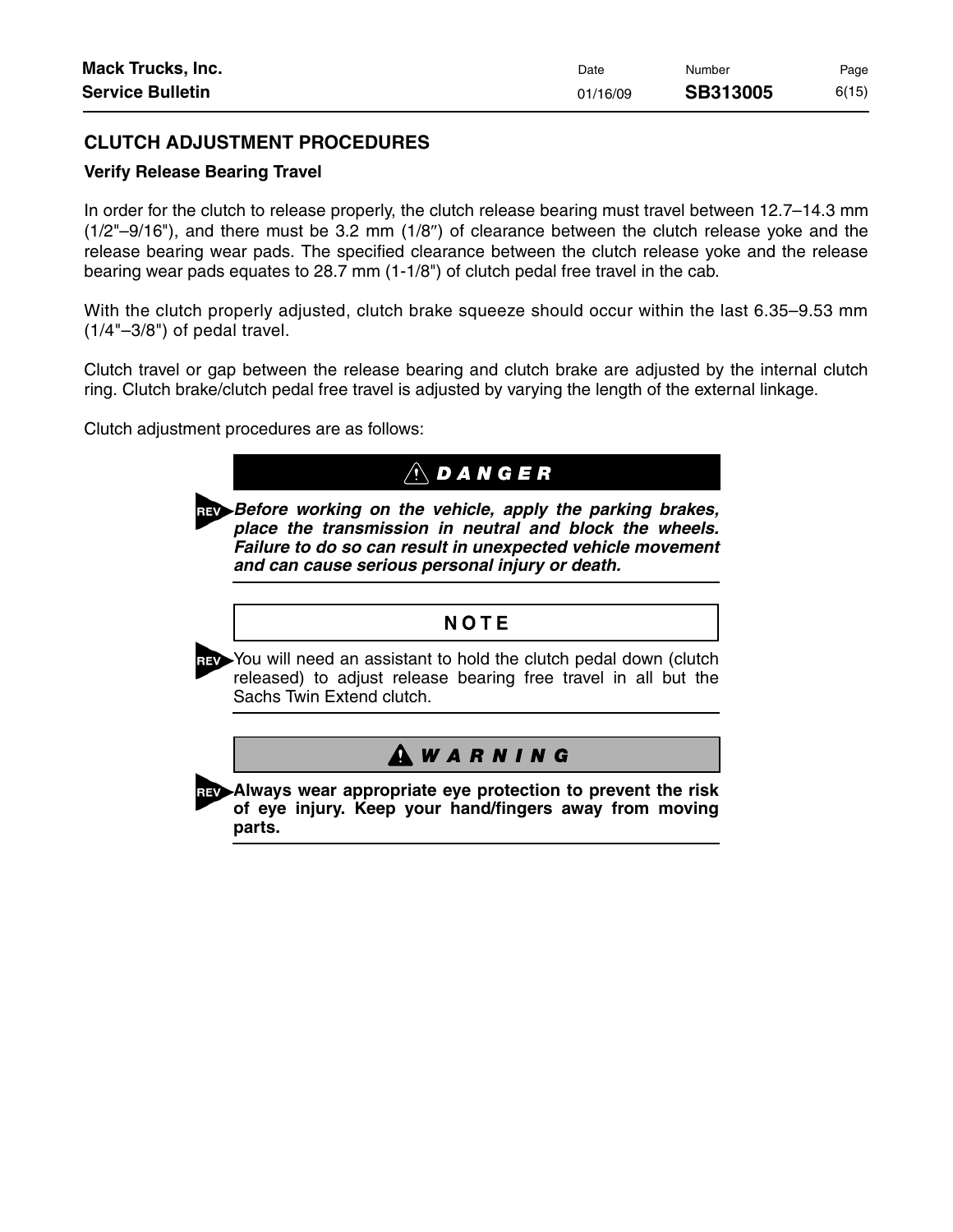| <b>Mack Trucks, Inc.</b> | Date     | Number          | Page  |
|--------------------------|----------|-----------------|-------|
| <b>Service Bulletin</b>  | 01/16/09 | <b>SB313005</b> | 7(15) |

#### **Verify and Adjust Clutch Brake Squeeze**

5

6

Verify that clutch brake squeeze occurs within the last 6.35–9.53 mm (1/4"–3/8") of clutch pedal travel. Clutch brake squeeze is verified as follows:



**Figure 5 — Verify Clutch Brake Squeeze**



- 1. Remove the inspection cover from the transmission bell housing.
- 2. Insert a 0.254 mm (0.010") thickness gauge between the rear face of the clutch release bearing and the clutch brake.
- 3. Have an assistant fully depress the clutch pedal and then slowly release the pedal. Tell the assistant to stop releasing the pedal as soon as the thickness gauge can be pulled from between the release bearing and the clutch brake.
- 4. Measure the gap between the pedal and the pedal stop. If clutch brake squeeze does not occur within the last 6.35–9.53 mm (1/4"–3/8") of pedal travel, adjust as follows:



367631a

**Figure 6 — Clutch Brake Squeeze Adjustment**

| 1. Adjusting Bolt | 3. Clutch Dog           |
|-------------------|-------------------------|
| 2. Jam Nut        | 4. Clutch Dog Lock Bolt |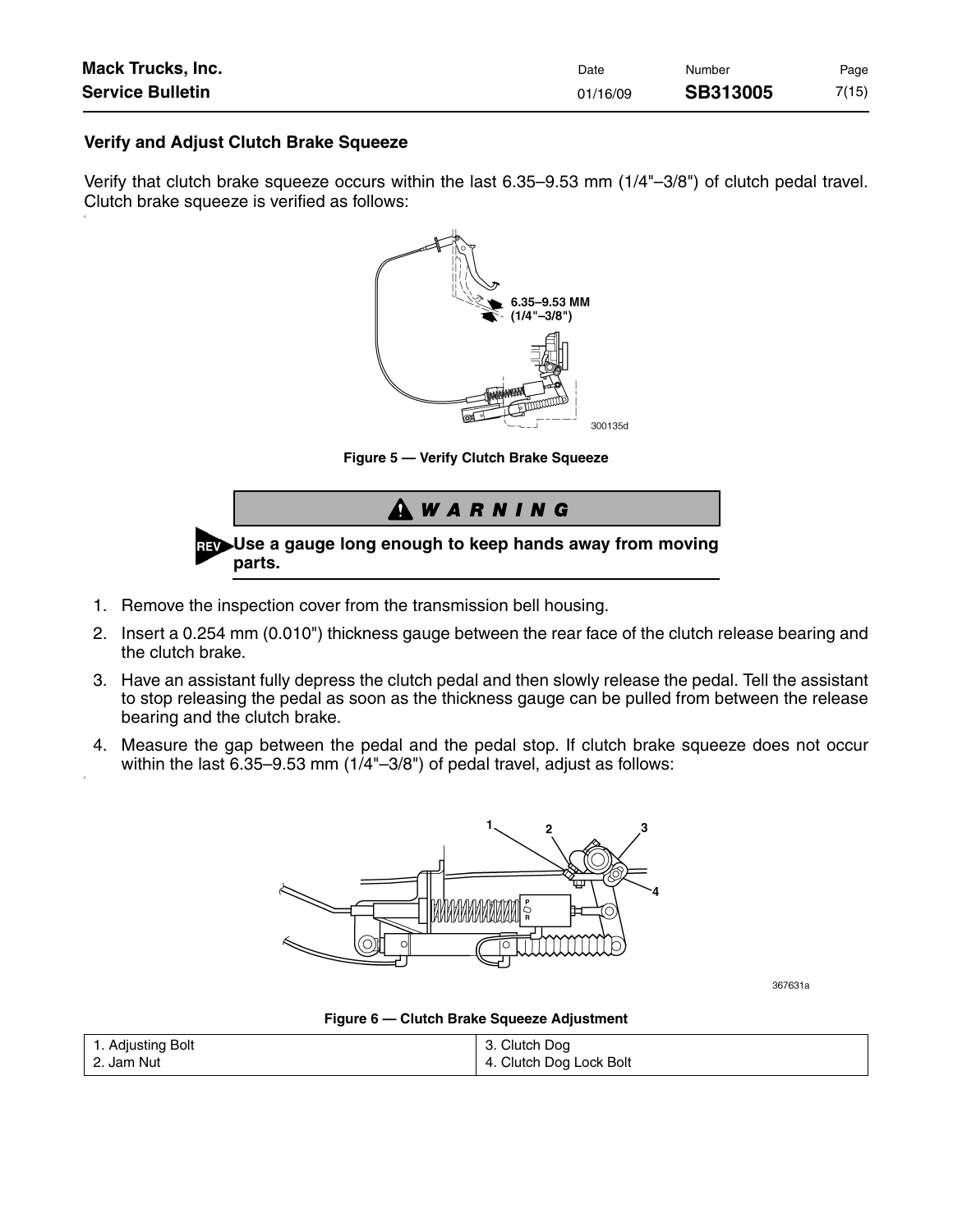| <b>Mack Trucks, Inc.</b> | Date     | Number          | Page  |
|--------------------------|----------|-----------------|-------|
| <b>Service Bulletin</b>  | 01/16/09 | <b>SB313005</b> | 8(15) |

- a. Loosen the clutch dog lock bolt.
- b. Loosen the adjusting bolt jam nut.
- c. Turn the adjusting bolt to properly set clutch brake squeeze.
	- $\bullet$  Turning the adjusting bolt **clockwise** results in clutch brake squeeze occurring further from the end of pedal travel (increases dimension).
	- $\bullet$  Turning the adjusting bolt **counterclockwise** results in clutch brake squeeze occurring closer to the end of pedal travel (decreases dimension).
- 5. When clutch brake squeeze has been properly set, tighten the clutch dog bolt and the adjusting bolt jam nut.

#### **Verify Clutch Pedal Free Play**

After establishing the correct clutch brake squeeze, verify clutch pedal free play. Check for 3.2 mm (1/8") of clearance between the clutch release yoke and the release bearing wear pads. Pedal free travel for the cable-operated air-assist clutch release system should be 28.7  $\pm$  6.4 mm (1-1/8"  $\pm$  1/4"). There should be approximately 76.2–96.5 mm (3"–3.8") of cylinder rod visible when measured from the cylinder body to the bottom of the cylinder rod end. This dimension ensures that the cylinder will not bottom when the clutch pedal is pushed in (clutch disengaged). If the free play is inadequate investigate if the clutch cable, assist cylinder or mounting brackets are secured properly.



**Figure 7 — Clutch Pedal Free Play**

#### **Adjustments for the different model clutches are as follows:**

#### **Eaton® Easy-Pedal™:**

- 1. Using the appropriate engine turning tool, rotate the engine in the direction of normal rotation until the Kwik-Adjust™ component is visible through the bell housing inspection hole.
- 2. Have an assistant fully depress the clutch pedal (clutch released).
- 3. Insert a 5/8" socket or box wrench through the inspection hole and over the hex-head bolt on the Kwik-Adjust™ component.
- 4. While pedal is held down, push adjusting nut and turn:
	- a. If measurement was **more** that 14.2 mm (0.560") turn adjusting nut **clockwise**.
	- b. If measurement was **less** that 12.7 mm (0.500") turn adjusting nut **counterclockwise**.

#### **Eaton ValueClutch™:**

1. Using the appropriate engine turning tool, rotate the engine in the direction of normal rotation until the Lockstrap is visible through the bell housing inspection hole.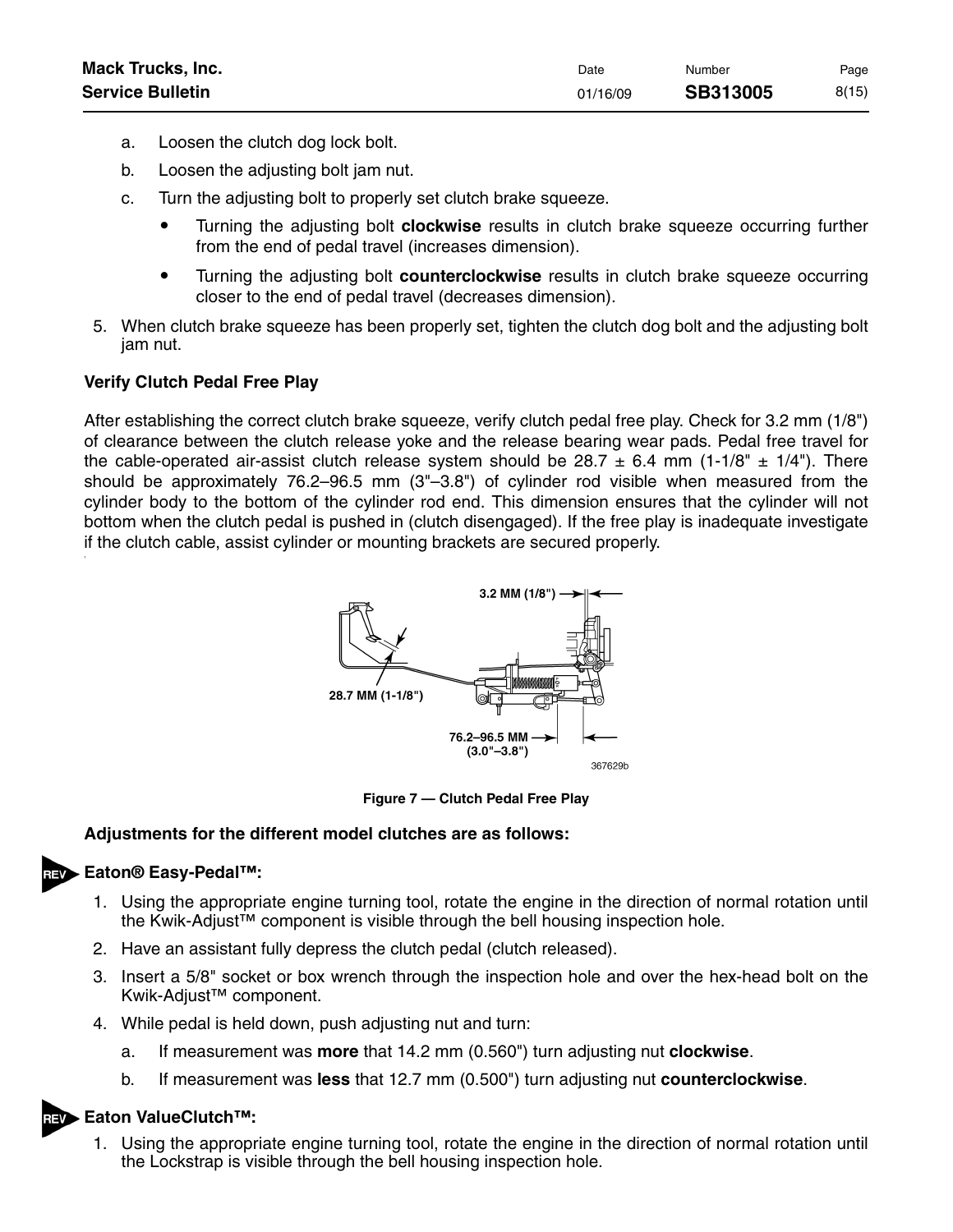| <b>Mack Trucks, Inc.</b> | Date     | Number          | Page  |
|--------------------------|----------|-----------------|-------|
| <b>Service Bulletin</b>  | 01/16/09 | <b>SB313005</b> | 9(15) |

- 2. Have an assistant fully depress the clutch pedal (clutch released).
- 3. While pedal is held down, remove the lockstrap and move the adjusting lug:
	- a. If measurement was **more** that 14.2 mm (0.560") move the adjusting lug to the **left**.
	- b. If measurement was **less** that 12.7 mm (0.500") move the adjusting lug to the **right**.

#### **Eaton Solo Clutch:**

8

- 1. Initially adjust the linkage until the yoke fingers contact the release bearing (zero pedal free play).
- 2. Press the pedal to the floor up to 5 times, this:
	- $\bullet$ Moves the release bearing closer to the transmission.
	- $\bullet$ Gains free play in the cab.
- 3. With the pedal up, measure the distance between the release bearing and the clutch brake.
	- a. If the distance is **more** that 14.2 mm (0.560") return to step 1 and readjust the clutch linkage. (Adjust the linkage to establish the proper clutch brake squeeze.)
	- b. If the distance is **less** that 12.7 mm (0.500") the self-adjusting mechanism may need to be reset. Please refer to Eaton publication CLSM 0200 for further instructions.

#### **Spicer Solo™ 15-1/2 Inch Self-Adjusting Clutch**

Adjust the Spicer Solo™ 15-1/2" self-adjusting clutch by fully pressing and releasing the clutch pedal a minimum of five times. This "release bearing to clutch brake contact" ensures that the clutch is properly adjusted, and that release bearing travel is properly set to the specified 12.7–14.3 mm (1/2"–9/16").

#### **Spicer Easy Pedal 15-1/2 Inch Angle Spring Clutches with Kwik-Adjust™ Component**

- 1. Rotate the engine in the direction of normal rotation until the Kwik-Adjust™ component is visible through the bell housing inspection hole.
- 2. Insert a 5/8" socket or box wrench through the inspection hole and over the hex-head bolt on the Kwik-Adjust™ component.



300852a

**Figure 8 — Box Wrench Installed on Kwik-Adjust™ Component**

# NOTE

On some clutches, the Kwik-Adjust™ component may utilize a square-head bolt which requires a 3/4" 12-point wrench or socket.

- 3. Have an assistant fully depress the clutch pedal (clutch released).
- 4. Depress and turn the Kwik-Adjust™ bolt in the direction of the arrow embossed on the clutch.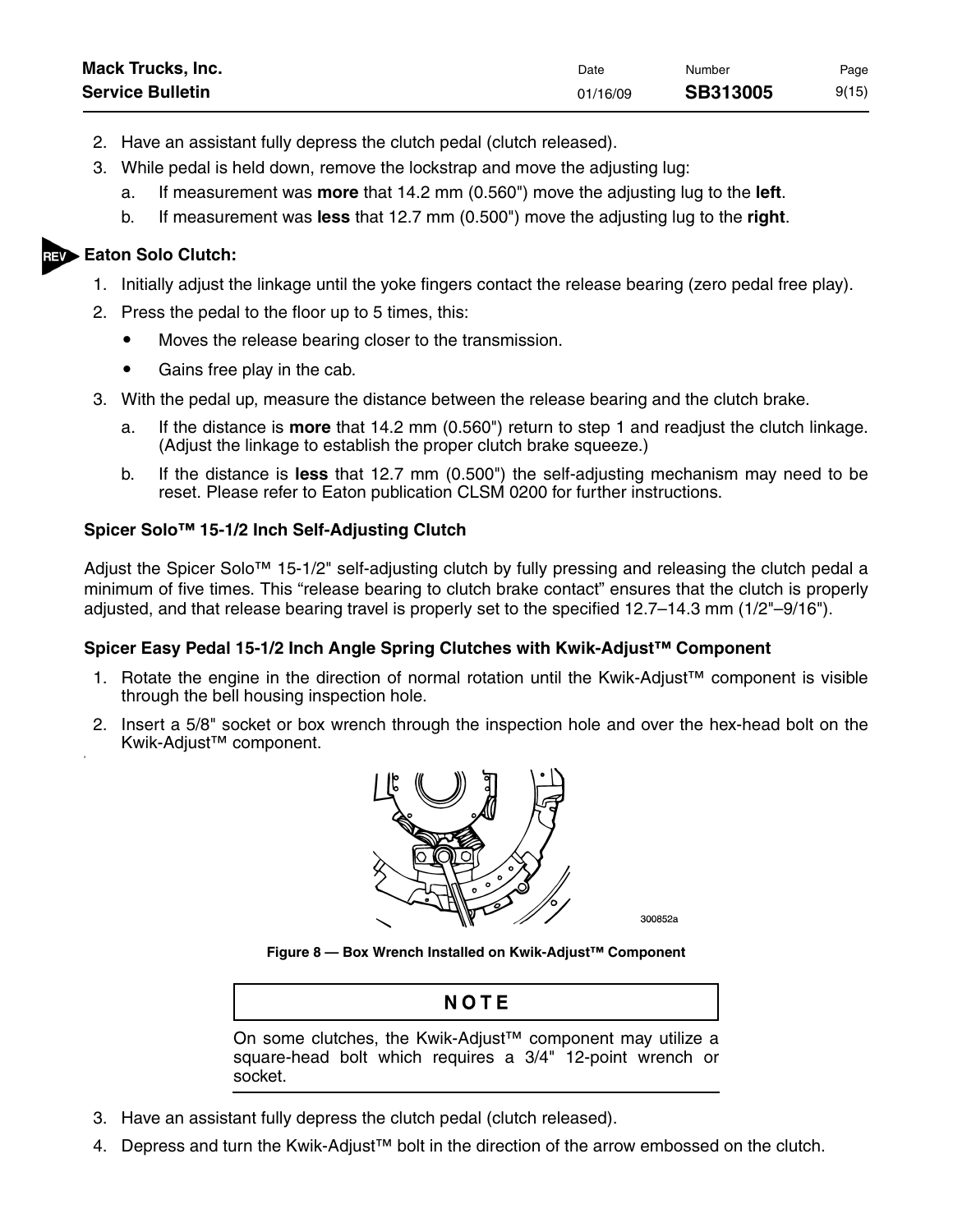9

10

# NOTE

The clutch must be released before attempting to turn the adjusting component.



**Figure 9 — Adjusting Clutch Ring**

- $\bullet$  Turning the Kwik-Adjust™ component clockwise moves the release bearing toward the transmission (increases clutch pedal free play).
- $\bullet$  Turning the Kwik-Adjust™ component counterclockwise moves the release bearing toward the engine (decreases clutch pedal free play).

The Kwik-Adjust™ component will re-engage at each sixth turn, and a flat of the hex-head bolt will align with the flat on the edge of the bracket. Kwik-Adjust™ components that utilize the 3/4" squareheaded bolt will re-engage at every 1/4 turn.

5. Measure clutch pedal free play in the cab. If not within specifications, readjust the clutch ring as required.

#### **ArvinMeritor™ 15-1/2 Inch Clutch**

1. Rotate the engine in the direction of normal rotation until the clutch adjusting lock plate is visible through the bell housing inspection hole.



**Figure 10 — Clutch Adjustment Lock Plate**

1. Lock Plate

- 2. Remove the screw and washer from the lock plate, and then remove the lock plate.
- 3. Have an assistant fully depress the clutch pedal (clutch released).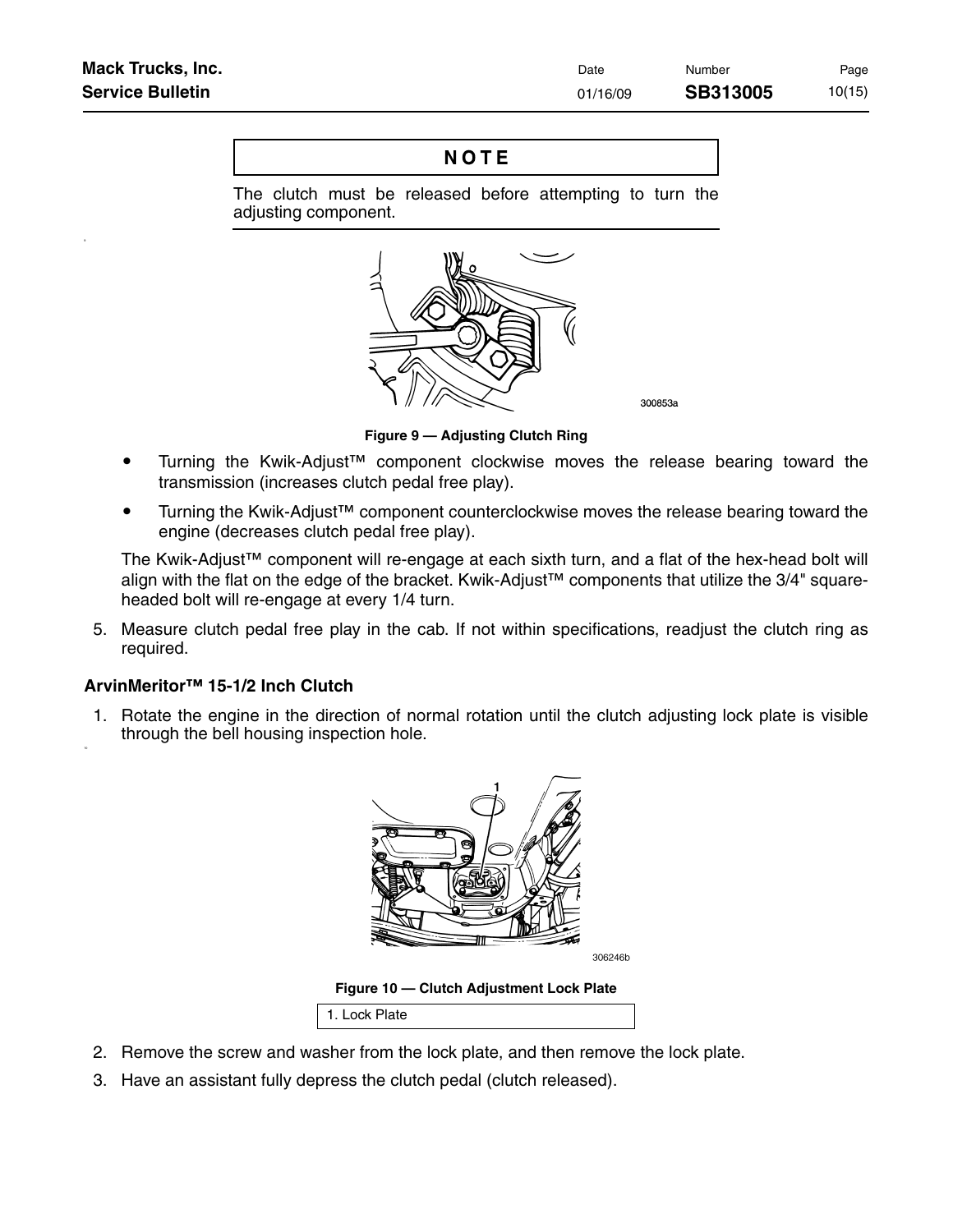| <b>Mack Trucks, Inc.</b> | Date     | Number          | Page   |
|--------------------------|----------|-----------------|--------|
| <b>Service Bulletin</b>  | 01/16/09 | <b>SB313005</b> | 11(15) |

4. Using a universal clutch adjusting tool (tool No. J 36216) or a large screwdriver against the notches on the adjusting ring, turn the adjusting ring to move the release bearing as required to adjust clutch pedal free play. Moving the adjusting ring one notch moves the release bearing approximately 0.50 mm (0.020").

# NOTE

The clutch must be released before attempting to turn the clutch adjusting ring.

11



**Figure 11 — Adjusting Clutch**

- 5. Once clutch pedal free play has been adjusted to proper specifications, reinstall the lock plate and tighten the capscrew to 37 N•m (27 lb-ft).
- 6. Refer to ArvinMeritor<sup>™</sup> Clutches Maintenance Manual MM25A if further direction is required.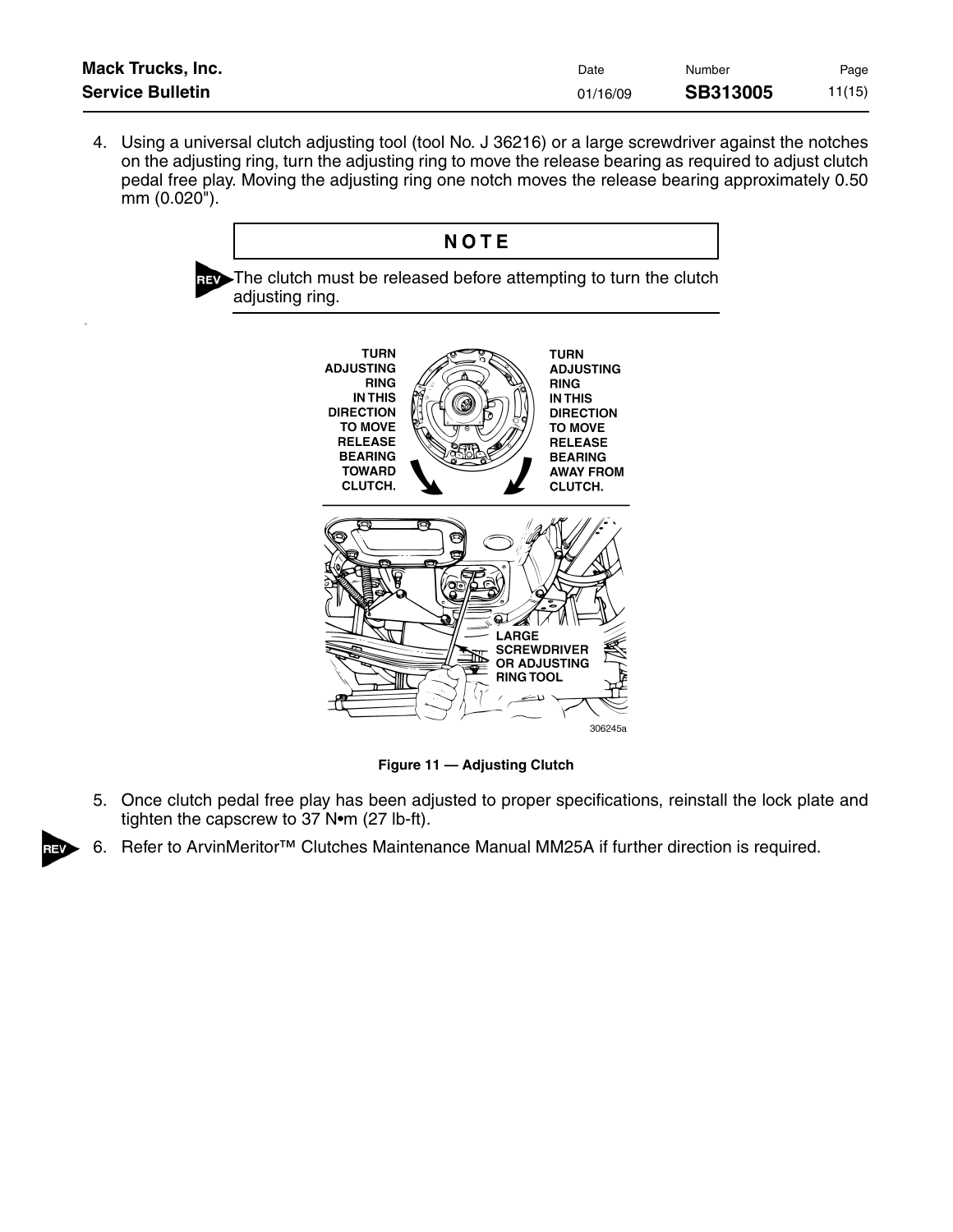| <b>Mack Trucks, Inc.</b> | Date     | Number          | Page   |
|--------------------------|----------|-----------------|--------|
| <b>Service Bulletin</b>  | 01/16/09 | <b>SB313005</b> | 12(15) |

#### **Sachs Twin XTend™ Clutch:**

13

1. Hold locknut number (1) with the 87 mm spanner. Refer to Figure 12 and Figure 13.

# NOTE

Refer to Meritor publication TP0891 for the proper spanner wrench kit.



367695a

**Figure 12 — Twin XTend Locknut Adjustment**

| 1. Locknut No. 1 | 3. Locknut No. 3   |
|------------------|--------------------|
| 2. Locknut No. 2 | 4. Threaded Sleeve |



367696a



|       | 1. XTend Wrench 87, 2. XTend Wrench 75, |
|-------|-----------------------------------------|
| 87 mm | 75 mm                                   |

- 2. Rotate locknut number (2) **counterclockwise** with the 75 mm spanner wrench to break the locknuts free from each other. Refer to Figure .
- 3. Rotate locknut number (3) **counterclockwise** to move the release bearing toward the clutch brake. Locknut number (3) is fixed to the threaded collar. Refer to Figure .
- 4. Set the clutch brake-to-release bearing gap to achieve a clutch brake gap of 13.46  $\pm$  0.76 mm  $(0.530 \pm 0.030$ -inch).
- 5. Hold the locknut number (1) with the 87 mm spanner wrench. Refer to Figure .
- 6. Rotate locknut number (2) **clockwise** with the 75 mm spanner wrench to lock the locknuts in place. Refer to Figure .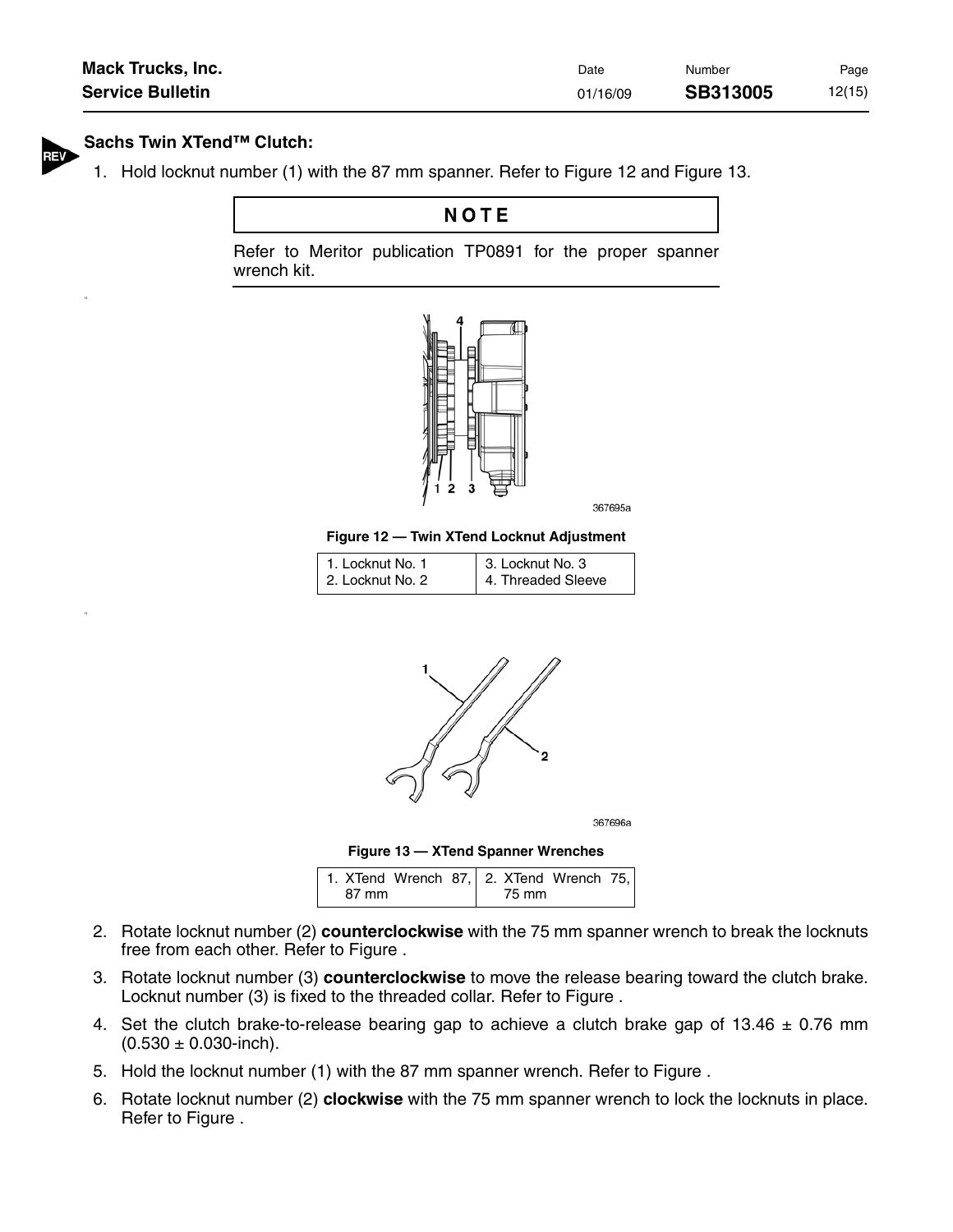| <b>Mack Trucks, Inc.</b> | Date     | Number   | Page   |
|--------------------------|----------|----------|--------|
| <b>Service Bulletin</b>  | 01/16/09 | SB313005 | 13(15) |

#### **Verify Clutch Release Yoke and Release Bearing Travel**

14

After clutch brake squeeze and clutch pedal free play have been properly adjusted, verify that 3.2 mm (1/8") of clearance exists between the clutch release yoke and the release bearing wear pads. Also verify that the release bearing travel is between 12.7 and 14.3 mm (1/2" and 9/16"). Release bearing travel is the distance between the rear face of the release bearing and the clutch brake. If not within specifications, recheck clutch brake squeeze and clutch pedal free play adjustments.



**Figure 14 — Verify Clutch Release Yoke Free Travel and Release Bearing Travel**

When satisfied that the clutch is properly adjusted, reinstall the cover over the transmission bell housing inspection hole.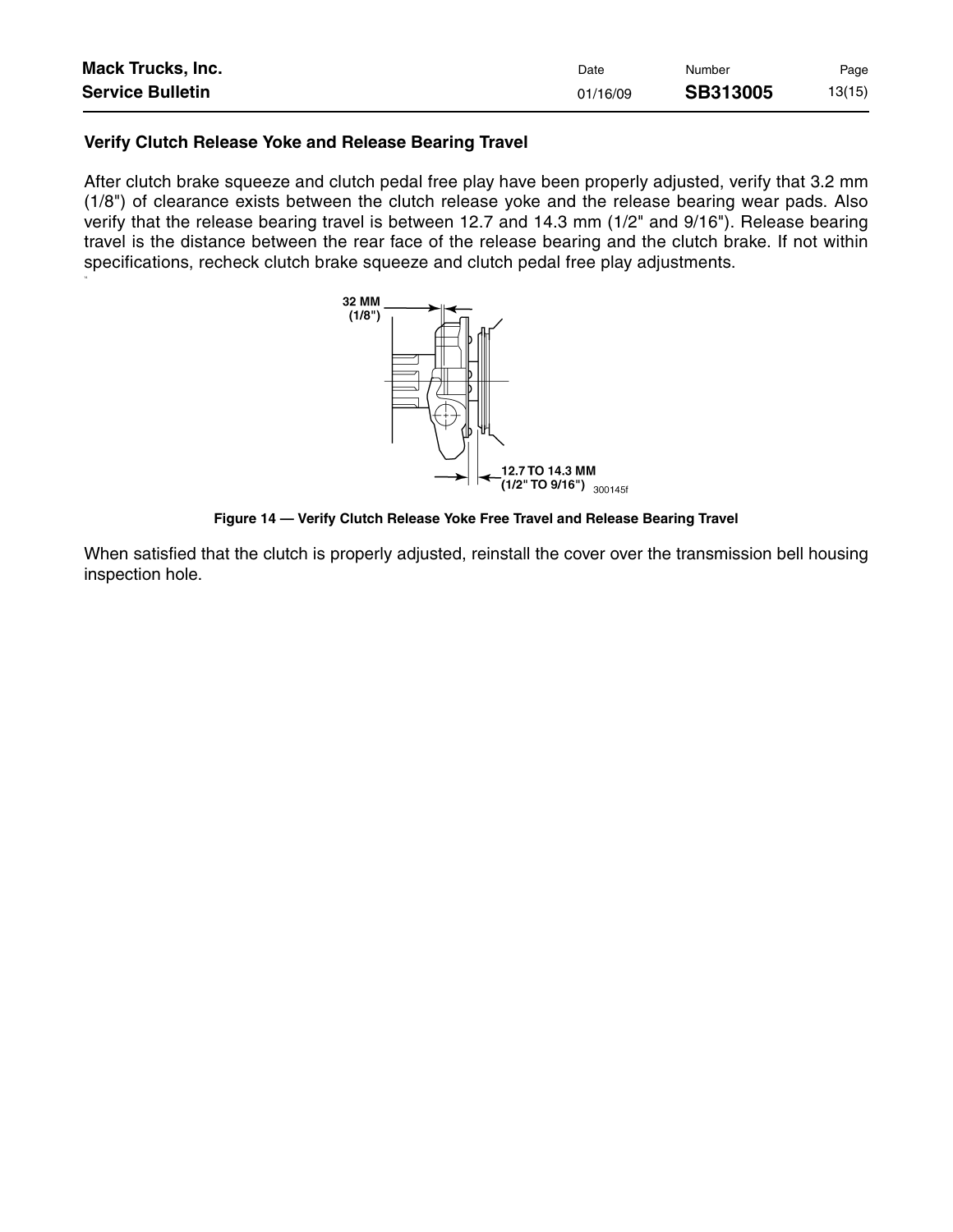| <b>Mack Trucks, Inc.</b> | Date     | Number   | Page   |
|--------------------------|----------|----------|--------|
| <b>Service Bulletin</b>  | 01/16/09 | SB313005 | 14(15) |

### **TROUBLESHOOTING**

The following troubleshooting chart summarizes the possible causes and corrective action for the two most common problems (increased pedal effort and failure of the pedal to fully return) that may be encountered with the air-operated clutch assist system.

| Symptom                       | <b>Possible Cause</b>                                                                                                                  | <b>Corrective Action</b>                                                                                                                                                                                                                                                                                                                  |
|-------------------------------|----------------------------------------------------------------------------------------------------------------------------------------|-------------------------------------------------------------------------------------------------------------------------------------------------------------------------------------------------------------------------------------------------------------------------------------------------------------------------------------------|
| <b>Increased Pedal Effort</b> | 1. Damaged or binding clutch pedal<br>assembly, release lever shaft<br>bearings and/or clevis pins.                                    | 1. Disconnect the clutch cable/regulator<br>assembly and the cylinder from the<br>clutch release lever, and then check<br>the pedal assembly, release lever<br>shaft bearings and the clevis pins for<br>binding or damage. Replace<br>components as required.                                                                            |
|                               | 2. Leaking assist cylinder due to worn<br>cylinder rod and/or rod seal, or<br>internal leakage due to damaged or<br>worn piston seals. | 2. Disconnect the vent line from the air<br>cylinder exhaust port fitting. With the<br>clutch pedal fully depressed, apply a<br>soap and water solution around the<br>cylinder rod seal and the cylinder<br>exhaust port. There should be no<br>evidence of leakage at either<br>location. Replace the cylinder if<br>leaking is evident. |
|                               | 3. Air leakage in the clutch release<br>circuit.                                                                                       | 3. Apply a soap and water solution to<br>the fittings at the pressure protection<br>valve, regulator valve and assist<br>cylinder inlet port. Replace any<br>fittings found to be leaking or<br>defective.                                                                                                                                |
|                               |                                                                                                                                        | When checking for leakage at the assist<br>cylinder inlet port, depress and<br>release the clutch pedal.                                                                                                                                                                                                                                  |
|                               |                                                                                                                                        | NOTE: Use only OEM fittings on the<br>air regulator.                                                                                                                                                                                                                                                                                      |
|                               | 4. Binding assist cylinder.                                                                                                            | 4. Check the assist cylinder for damage<br>by disconnecting the cylinder from<br>the release lever and disconnect the<br>air lines from the cylinder. Move the<br>rod through a full stroke several times<br>and ensure that the rod moves freely<br>through its full length of travel.                                                   |
|                               |                                                                                                                                        | Inspect the body of the cylinder for<br>dents and the piston rod for evidence<br>of water or debris contamination.                                                                                                                                                                                                                        |
|                               |                                                                                                                                        | Replace the cylinder if any damage is<br>found, or if there are dents on the<br>body of the cylinder.                                                                                                                                                                                                                                     |
|                               | 5. Clogged cylinder vent line or fittings.                                                                                             | 5. Relocate the cylinder vent line to the<br>clutch cable mounting tube located<br>on the cab bulkhead. Refer to service<br>bulletin SB313003 for information on<br>relocating the vent line.                                                                                                                                             |